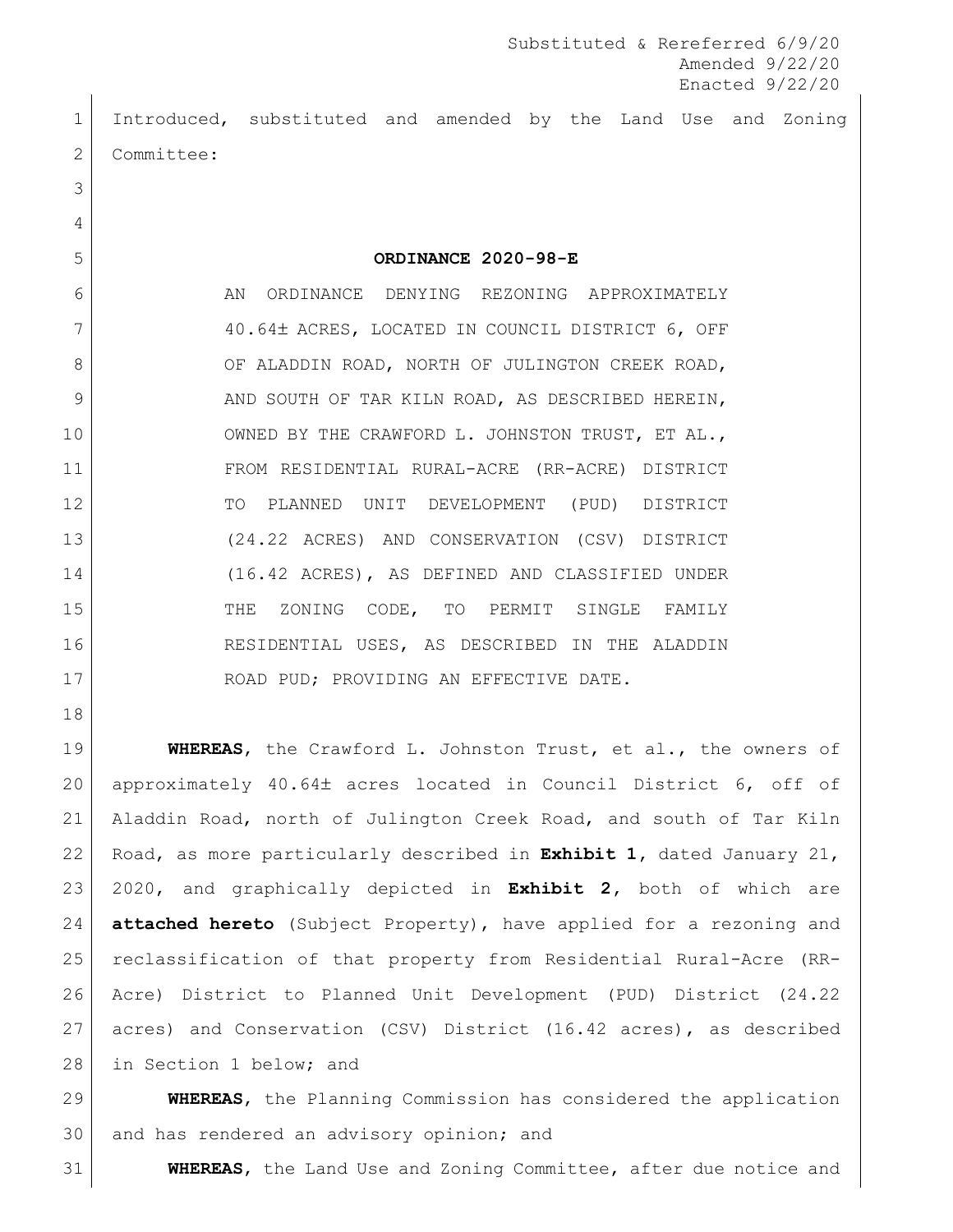Substituted & Rereferred 6/9/20 Amended 9/22/20 Enacted 9/22/20

1 | public hearing, has made its recommendation to the Council; and

 **WHEREAS**, the Council finds that such rezoning: (1) is not consistent with the *2030 Comprehensive Plan*; (2) does not further the goals, objectives and policies of the *2030 Comprehensive Plan*; and (3) is in conflict with the City's land use regulations; now, therefore

**BE IT ORDAINED** by the Council of the City of Jacksonville:

 **Section 1. Rezoning Denied.** Based on the competent substantial evidence in the record, including the findings and conclusions of the Land Use and Zoning Committee, the Council hereby finds:

 (1) This Ordinance shall serve as written notice to the property owners, the Crawford L. Johnston Trust, et al.

 (2) The Council adopts the findings and conclusions in the record of the Land Use and Zoning Committee meeting held on September 15, 2020.

 (3) The application for rezoning and reclassification of the Subject Property from Residential Rural-Acre (RR-Acre) District to Planned Unit Development (PUD) District (24.22 acres) and Conservation (CSV) District (16.42 acres) does not meet the criteria for rezoning in Section 656.125, *Ordinance Code*, and Section 656.341, *Ordinance Code*, and maintaining the current zoning district accomplishes a legitimate public purpose, as defined in Section 656.125, *Ordinance Code*.

25 Therefore, the application to rezone and reclassify the Subject Property from Residential Rural-Acre (RR-Acre) District to Planned Unit Development (PUD) District (24.22 acres) and Conservation (CSV) District (16.42 acres) is hereby **denied.**

 **Section 2. Owner and Description.** The Subject Property 30 is owned by the Crawford L. Johnston Trust, et al., and is legally described in **Exhibit 1, attached hereto**. The agent is Vernon H.

 $- 2 -$